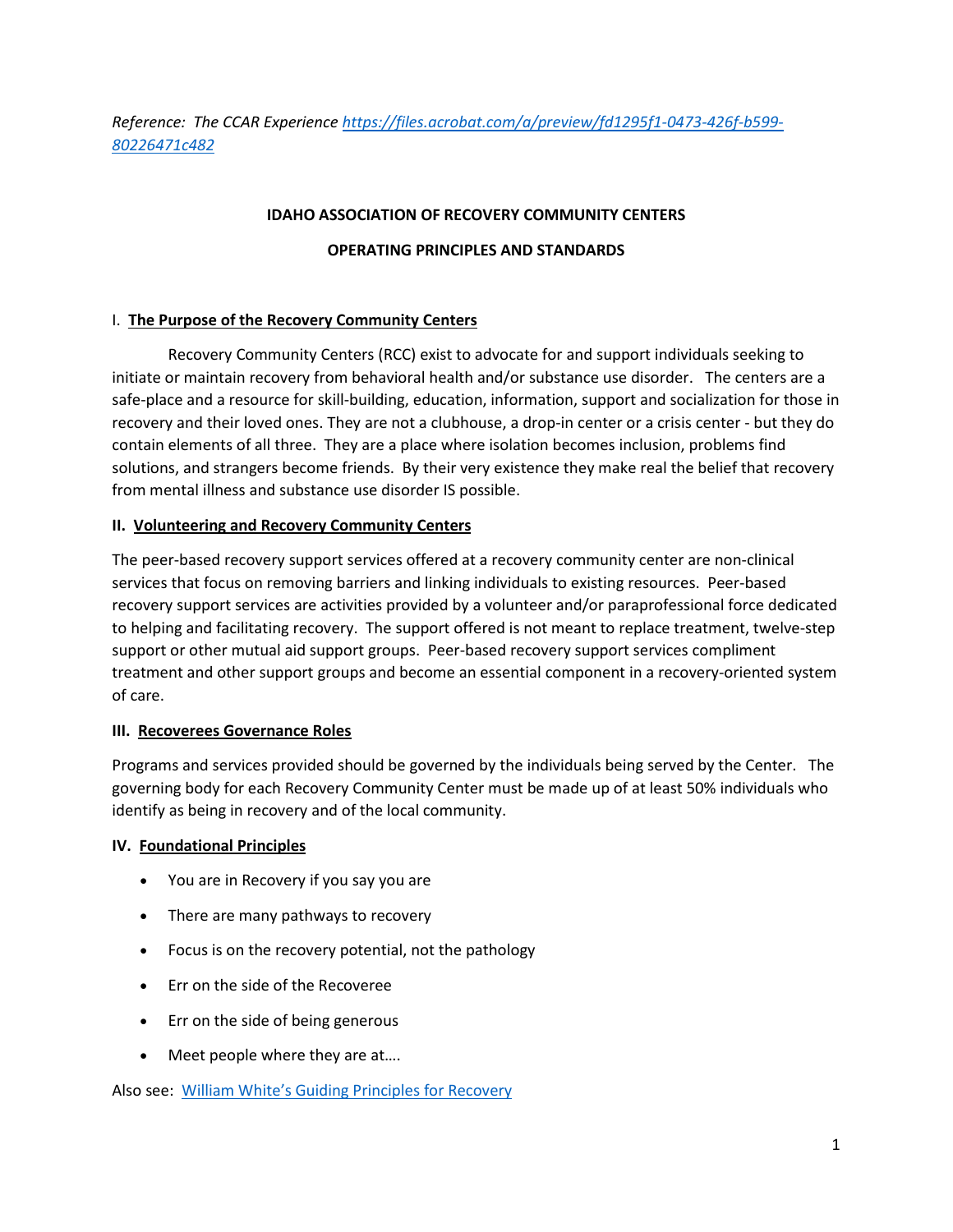## [SAMHSA's Guiding Principles of Recovery](https://www.inspiremalibu.com/blog/recovery/samhsa-10-guiding-principles-of-recovery/)

#### **V. Recovery Community Center Core Elements Overview**

#### **An RCC:**

- 1. Is a recovery-oriented sanctuary anchored in the heart of the community that seeks to organize the local recovery community.
- 2. Is visible so local communities of recovery can actively put a face on recovery.
- 3. Serves as a physical location where peers can organize the local recovery community's ability to care, specifically through the provision of a variety of recovery support services.
- 4. Provides peer-based recovery support services using a volunteer force to deliver a vast majority of these services.
- 5. Attracts people in recovery, family members, friends, and allies to serve as volunteers, who in turn help those coming up behind them.
- 6. Fosters the inherent nature of the recovery community (people in recovery, family members, friends and allies) to give back.
- 7. Functions as a recovery resource for the local community.
- 8. Is a location where, sometimes, people still struggling with addiction and/or mental health will enter and the RCC will help them navigate the system.
- 9. Is a place to find workshops, training, and educational sessions to enhance one's own recovery.
- 10. Maintains a structured schedule of recovery related workshops, trainings, meetings, services and social events.

#### **An RCC is NOT:**

- 1. A treatment agency
- 2. A 12-Step Club
- 3. A drop-in center
- 4. It is not a hang-out
- 5. Is not a crisis center
- 6. ...but it may contain elements of each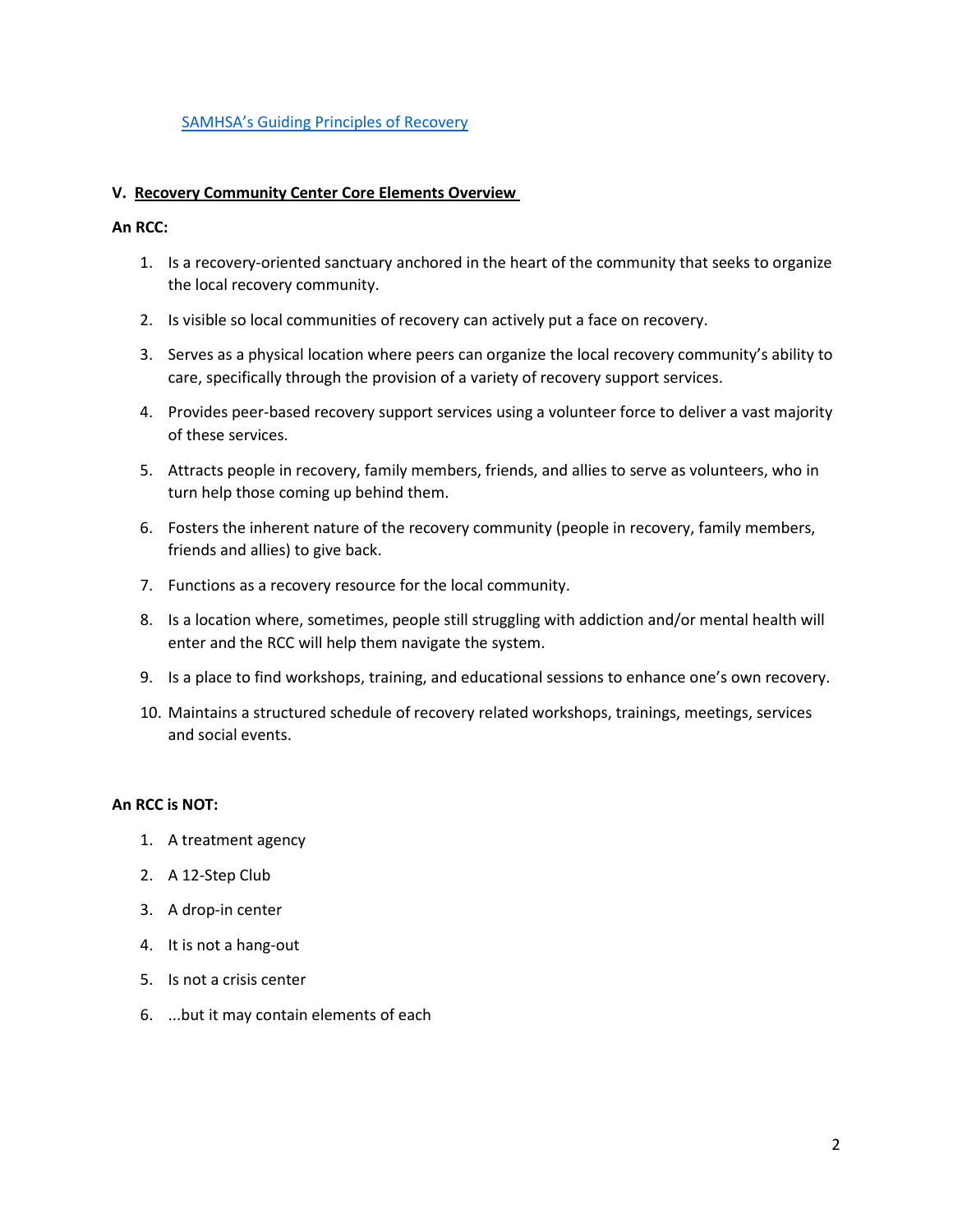## **Site**

- 1. A RCC should strive to have:
	- a) Large group/training room.
	- b) Computer lab that can comfortably hold at least four computers.
	- c) Two offices: one for the RCC manager, the other for additional staff.
	- d) Reception area.
	- e) Private telephone room for making Telephone Recovery Support calls with at least three phones and phone lines.
	- f) Lounge area for reading, socializing.
	- g) Kitchen area.

2. Location. IARCC believes by having a prominent, visible location whose sole purpose is to promote recovery, we literally bring recovery from church basements onto main street. The location should also be easily accessible to those without personal transportation.

3. An RCC should be handicap accessible.

#### **Administration**

- 1. At a minimum, an effective RCC should strive to have the following staff:
	- a) One RCC Director or Manager. Ideally this person will be intimately familiar with the local recovery community and knowledgeable of all local social services, businesses, faith organizations and neighborhoods.
	- b) One RCC Assistant Manager in charge of volunteer staffing
	- c) One Administrative Assistant.
- 2. Each RCC will operate within an annual budget to provide programming, training, workshops and social events.
- 3. The staff and selected volunteers of an RCC will participate in local and statewide fundraising activities.
- 4. Each RCC is overseen locally by a volunteer board of directors which the director or manager reports to. This board has the responsibility for fundraising/sustainability, budgeting, activity planning, and most policy and procedure approval.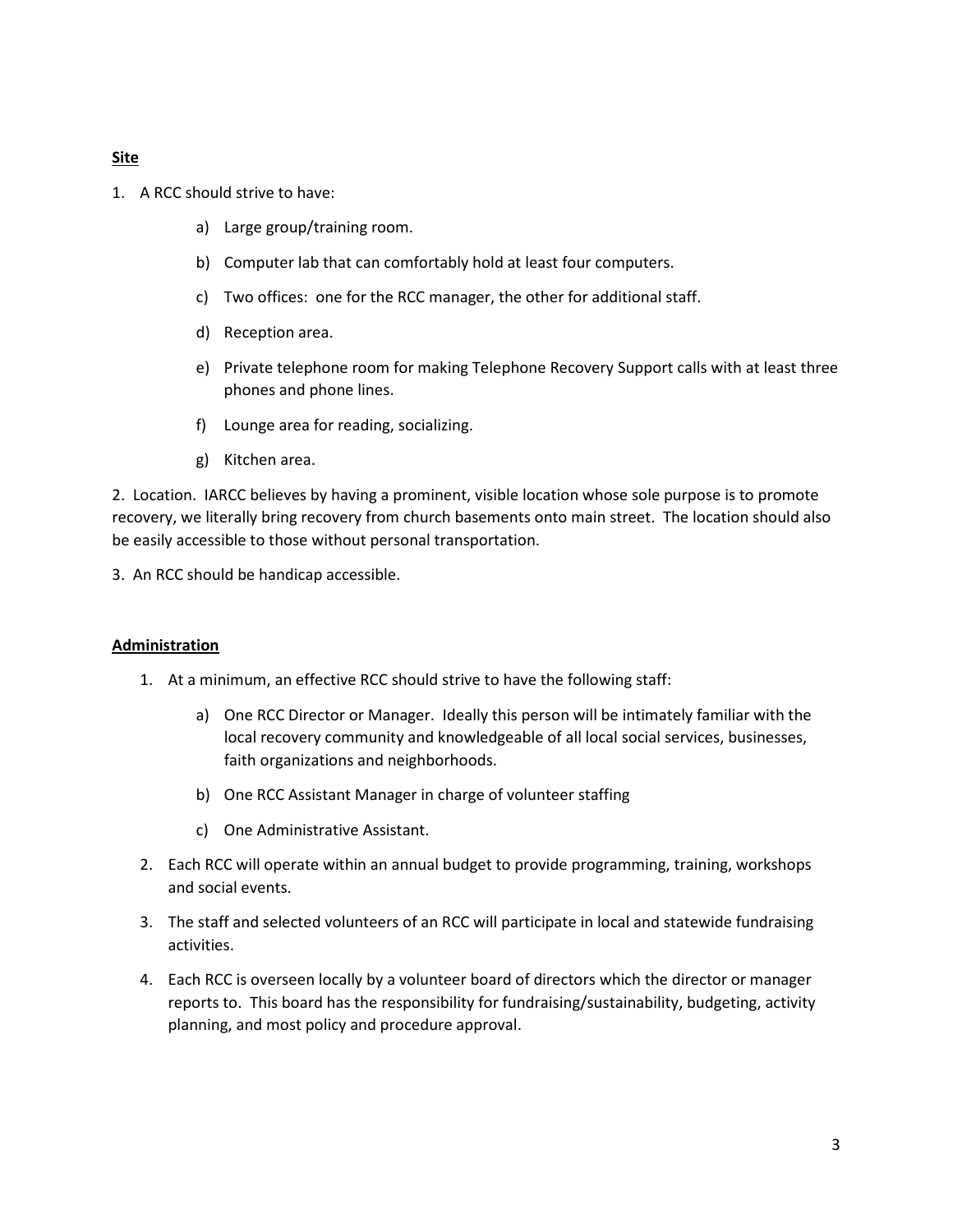# **Programming**

1. All program efforts at an RCC are overseen by the paid staff and volunteer force, and significant input is gathered from the recoverees at the RCC, the volunteer force, and the local recovery community.

- 2. Programming is determined through three sources:
	- a) Management team
	- b) Staff
	- c) The local recovery community
- 3. Suggested programming may consist of:
	- a) Telephone recovery support
	- b) Recovery oriented employment services
	- c) Referrals to recovery housing
	- d) Recovery and re-entry services (Dept. of Correction)
	- e) Various recovery support groups
	- f) Volunteer trainings
	- g) Staff orientation and training
	- h) Family/community education
	- i) Family Support Partners and groups
	- j) Recovery coaching
	- k) Peer Support Specialists

4. An RCC will deliver basic orientation, de-escalation techniques, mental health first aid, and recovery peer volunteer training to its volunteers utilizing peer volunteers and outside facilitators who have been trained to conduct such programs.

5. An RCC will organize and/or host social activities that are member and committee driven and supported by peer volunteers.

6. An RCC is welcoming to mutual aid societies (i.e. 12-Step, DBSA, NAMI, faith-based and/or secular groups, Al-Anon, SMART, etc.), or other recovery related programs to host their meetings and/or events at the RCC.

7. An RCC will publish a monthly schedule of activities. This schedule will be posted prominently in the RCC itself and available on the internet.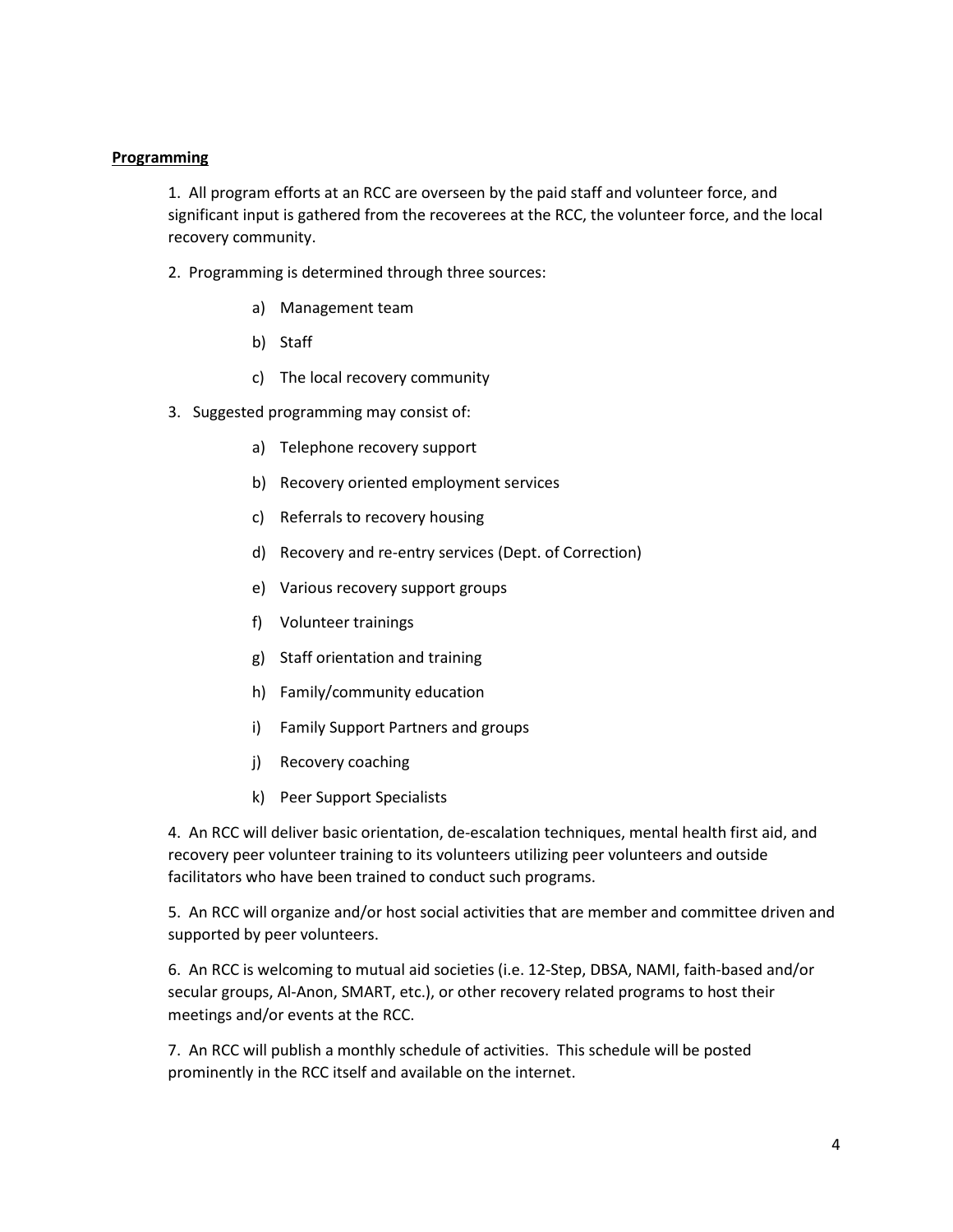## **Volunteers**

- 1. Volunteers are the RCCs number one resource and must be treated as such. Each RCC will make an outstanding effort to recruit, train, engage, supervise and recognize volunteers.
- 2. All programs and services in an RCC are best implemented by volunteers who are trained and supported through IARCC's collaborative data management system. Staff is paid to support the volunteers.
- 3. A statewide volunteer manager will work with the staff of each RCC and the Management Team to achieve the goals and objectives of the VMS.

# **General**

- 1. An RCC must be volunteer driven, member inspired and premised on peer support.
- 2. An RCC must have clear Policies and Procedures that are readily available to the membership and reviewed every year.
- 3. An RCC will have rules of conduct clearly posted.
- 4. An RCC may have a van or other tools to address transporting people and to help with access to peer-based recovery support services.
- 5. An RCC will have computers for individuals in recovery with connections to printers and internet.
- 6. An RCC will have at least one large screen TV, DVD player, and VCR for training, workshops, and seminars. The TV will NOT be hooked up to cable, dish or any other connection that allows for multiple channel viewing.
- 7. All RCC staff and appropriate volunteers will be trained to use the online databases and the internet to access services for recoverees. Every RCC will have a community resource book with pertinent forms and applications that is updated quarterly.
- 8. In general an RCC will not be open on Holidays. Holidays are times for paid staff and dedicated volunteers to take time away for rest and rejuvenation. IARCC understands Holidays may be a tough time for some individuals and will rely on other natural recovery supports to assist those individuals.

# **VI. Other Foundational Principles:**

A. Recovery definition per SAMHSA

"A process of change through which individuals improve their health and wellness, live a selfdirected life, and strive to reach their full potential."

A. Ethics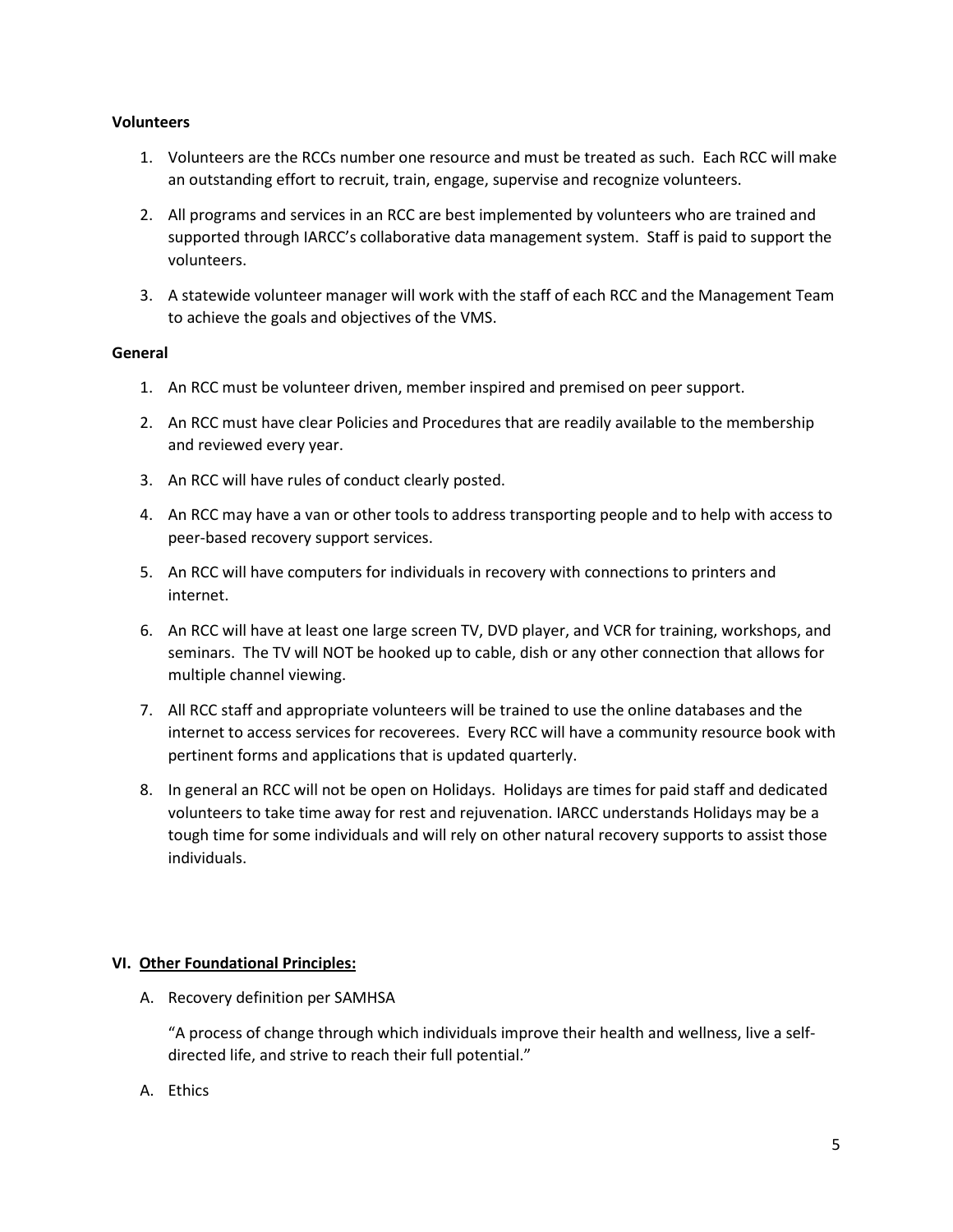- B. RCCs follow the Peer Support National Guidelines Code of Ethics. A copy can be viewed here: <https://na4ps.files.wordpress.com/2012/09/nationalguidelines1.pdf>
- C. Code of Conduct/Center "Rules"

# **IARCC RCCs will have in place rules similar to the following regarding:**

## **Safety:**

- 1. We will honor each other's confidentiality and right to privacy.
- 2. We will seek to resolve conflicts with each other and not to create disturbances by way of the use of profanity, gossip, fighting, choosing sides, outbursts of anger or harming others.
- 3. We will not use relationships made here for personal gain.
- 4. We will not bring drugs and/or alcohol on the premises or attend any activity or meeting under the influence of drugs and/or alcohol.

## **Respect:**

- 1. We will strive to treat everyone with dignity and respect, and as a valued individual.
- 2. We will support others in making their own decisions and choices in regards to their own lives.
- 3. We will be role models within the community, always remembering we are representatives of the recovery community.
- 4. We will work together as a group, maintaining the concept of all times of peer-run programs, remembering we are not counselors, therapists or professional in this capacity, although some members may be in their professional lives.
- 5. We will not take another person's belongings or any property not belonging to us.

## **Compassion:**

- 1. We understand that relapse may be a part of recovery and we will welcome back those who are struggling.
- 2. When a member of the community needs to talk, we will do our best to listen with full awareness, without criticism or judgement. We will refer to clinical treatment with a professional when a member has need for that service.
- **3.** We will work hard to represent all members of the community, especially those that feel they have no voice.

## **Acceptance:**

1. We will strive to meet each person where they are at in regard to recovery, way of life, emotional stability, and health.